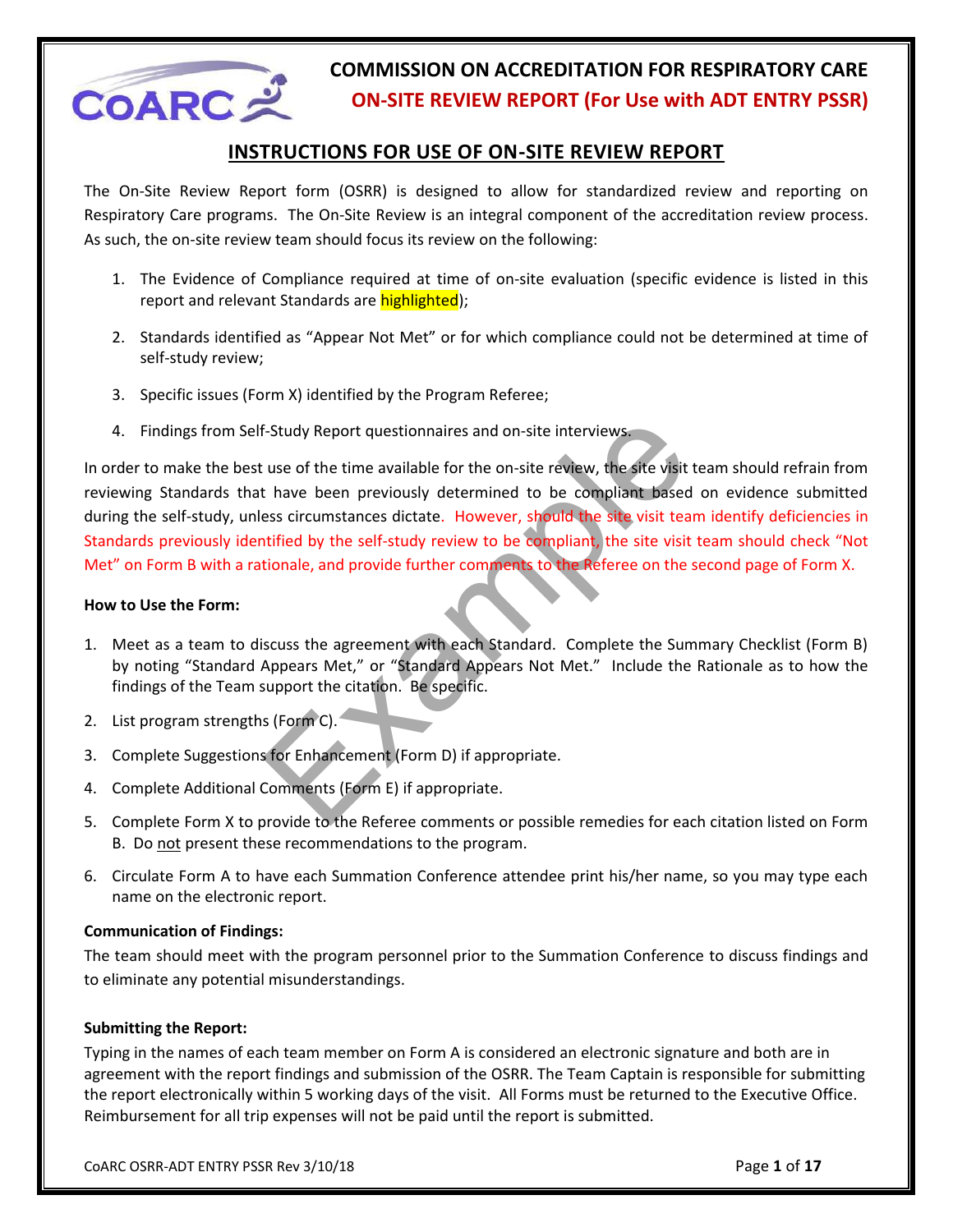| <b>COARC=</b>        |                                                                                                                               |                                                        | <b>COMMISSION ON ACCREDITATION FOR RESPIRATORY CARE</b><br><b>ON-SITE REVIEW REPORT (For Use with ADT ENTRY PSSR)</b>                                                                                                                                              |              |  |  |  |  |
|----------------------|-------------------------------------------------------------------------------------------------------------------------------|--------------------------------------------------------|--------------------------------------------------------------------------------------------------------------------------------------------------------------------------------------------------------------------------------------------------------------------|--------------|--|--|--|--|
|                      | <b>ON-SITE REVIEW REPORT</b>                                                                                                  |                                                        |                                                                                                                                                                                                                                                                    |              |  |  |  |  |
|                      | (For use with the ADT Entry Provisional SSR)                                                                                  |                                                        |                                                                                                                                                                                                                                                                    |              |  |  |  |  |
| <b>Program Name:</b> |                                                                                                                               | Program #:                                             |                                                                                                                                                                                                                                                                    |              |  |  |  |  |
|                      | <b>On-Site Reviewer Check List:</b><br><b>Read Opening Script</b>                                                             |                                                        |                                                                                                                                                                                                                                                                    |              |  |  |  |  |
|                      | <b>Conduct interviews</b><br>CEO, Dean/Division Chair<br><b>Support Personnel</b><br><b>Advisory Committee members</b>        |                                                        | Key Personnel (PD, DCE, MD)<br><b>Program Faculty</b>                                                                                                                                                                                                              |              |  |  |  |  |
|                      | <b>Review documentation</b>                                                                                                   |                                                        | (Including Minimal Evidence of Compliance Available for On-Site Review Team)                                                                                                                                                                                       |              |  |  |  |  |
|                      | <b>COURSE MATERIALS</b>                                                                                                       |                                                        |                                                                                                                                                                                                                                                                    |              |  |  |  |  |
|                      |                                                                                                                               |                                                        | Course syllabi for all respiratory care and sleep specialist (if applicable) courses which<br>include course description, general and specific course objectives, methods of<br>evaluation, content outline, criteria for successful course completion (4.02/4.03) |              |  |  |  |  |
|                      | <b>KEY PERSONNEL / FACULTY</b>                                                                                                |                                                        |                                                                                                                                                                                                                                                                    |              |  |  |  |  |
|                      | (2.11)                                                                                                                        |                                                        | Records of interaction with key personnel including Advisory Committee meetings                                                                                                                                                                                    |              |  |  |  |  |
|                      | <b>CLINICAL MATERIALS</b>                                                                                                     |                                                        |                                                                                                                                                                                                                                                                    |              |  |  |  |  |
|                      |                                                                                                                               | List of all sites used for clinical training (4.10)    |                                                                                                                                                                                                                                                                    |              |  |  |  |  |
|                      | Detailed clinical schedules (4.11)                                                                                            |                                                        |                                                                                                                                                                                                                                                                    |              |  |  |  |  |
|                      | Formal written clinical affiliation agreements or memoranda of understanding with<br>each clinical site (4.10/4.11/5.08/5.09) |                                                        |                                                                                                                                                                                                                                                                    |              |  |  |  |  |
|                      |                                                                                                                               |                                                        | Documentation of DCE contact with clinical faculty/affiliates (2.10)                                                                                                                                                                                               |              |  |  |  |  |
|                      |                                                                                                                               | Clinical syllabi detailing student competencies (4.08) |                                                                                                                                                                                                                                                                    |              |  |  |  |  |
|                      | student in the clinical setting (4.08)                                                                                        |                                                        | Clinical evaluation mechanisms that document the progressive independence of the                                                                                                                                                                                   |              |  |  |  |  |
|                      | COARC OSRR-ADT ENTRY PSSR Rev 3/10/18                                                                                         |                                                        |                                                                                                                                                                                                                                                                    | Page 2 of 17 |  |  |  |  |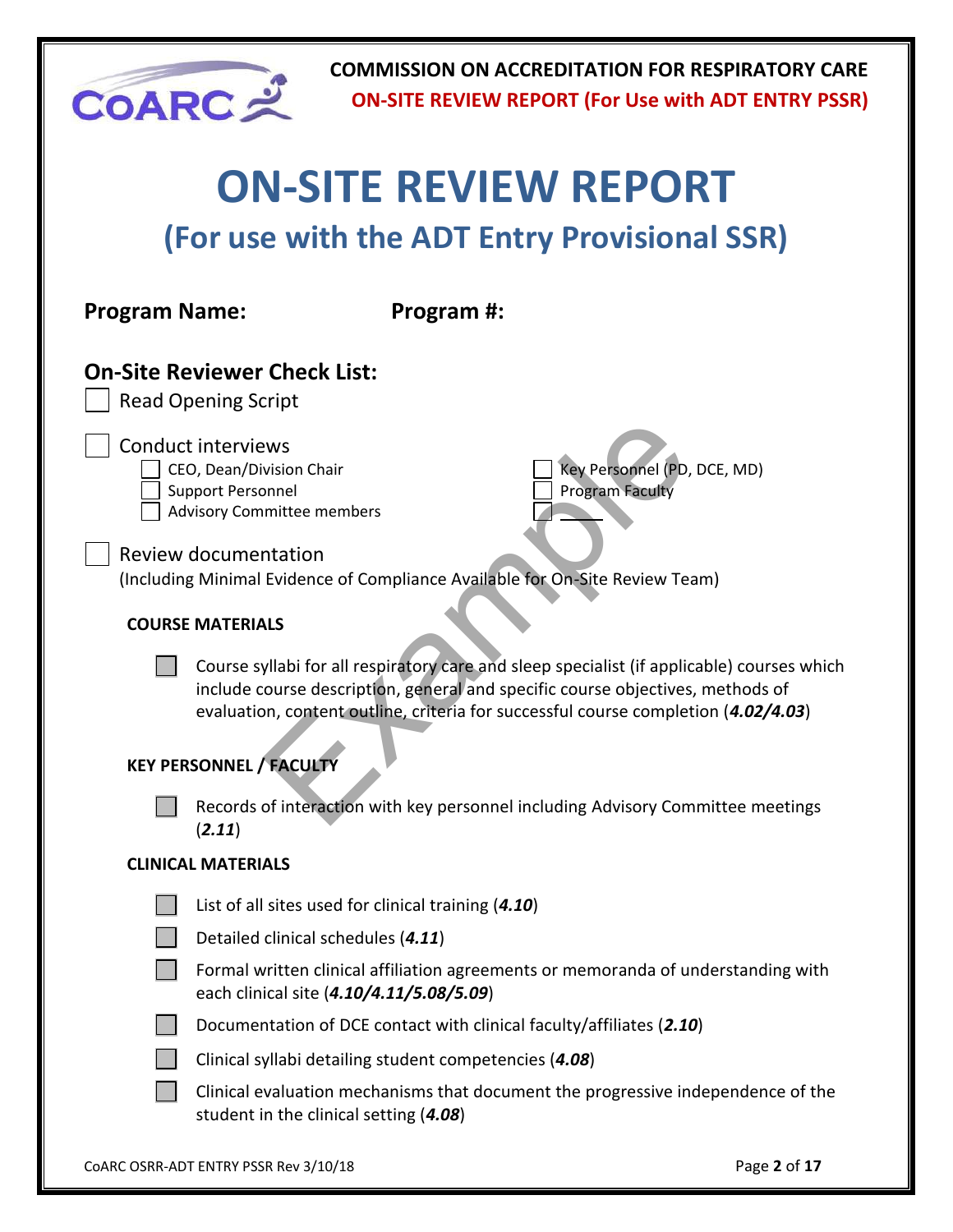

| <b>Additional Documentation:</b>                                                  |                          |
|-----------------------------------------------------------------------------------|--------------------------|
|                                                                                   |                          |
|                                                                                   |                          |
|                                                                                   |                          |
|                                                                                   |                          |
|                                                                                   |                          |
|                                                                                   |                          |
|                                                                                   |                          |
| Inspect facilities (if available):                                                |                          |
| Classrooms                                                                        | <b>Student ancillary</b> |
| Laboratories (respiratory, computer)                                              | <b>Offices</b>           |
|                                                                                   |                          |
| Prepare preliminary site visit report on site                                     |                          |
| <b>Consultation Conference</b>                                                    |                          |
| Summation Conference: read Summation Script, including strengths and deficiencies |                          |
| Finalize site visit report, if necessary                                          |                          |
| File site visit report with CoARC Executive Office within 5 working days of visit |                          |
|                                                                                   |                          |
|                                                                                   |                          |
|                                                                                   |                          |
|                                                                                   |                          |
|                                                                                   |                          |
|                                                                                   |                          |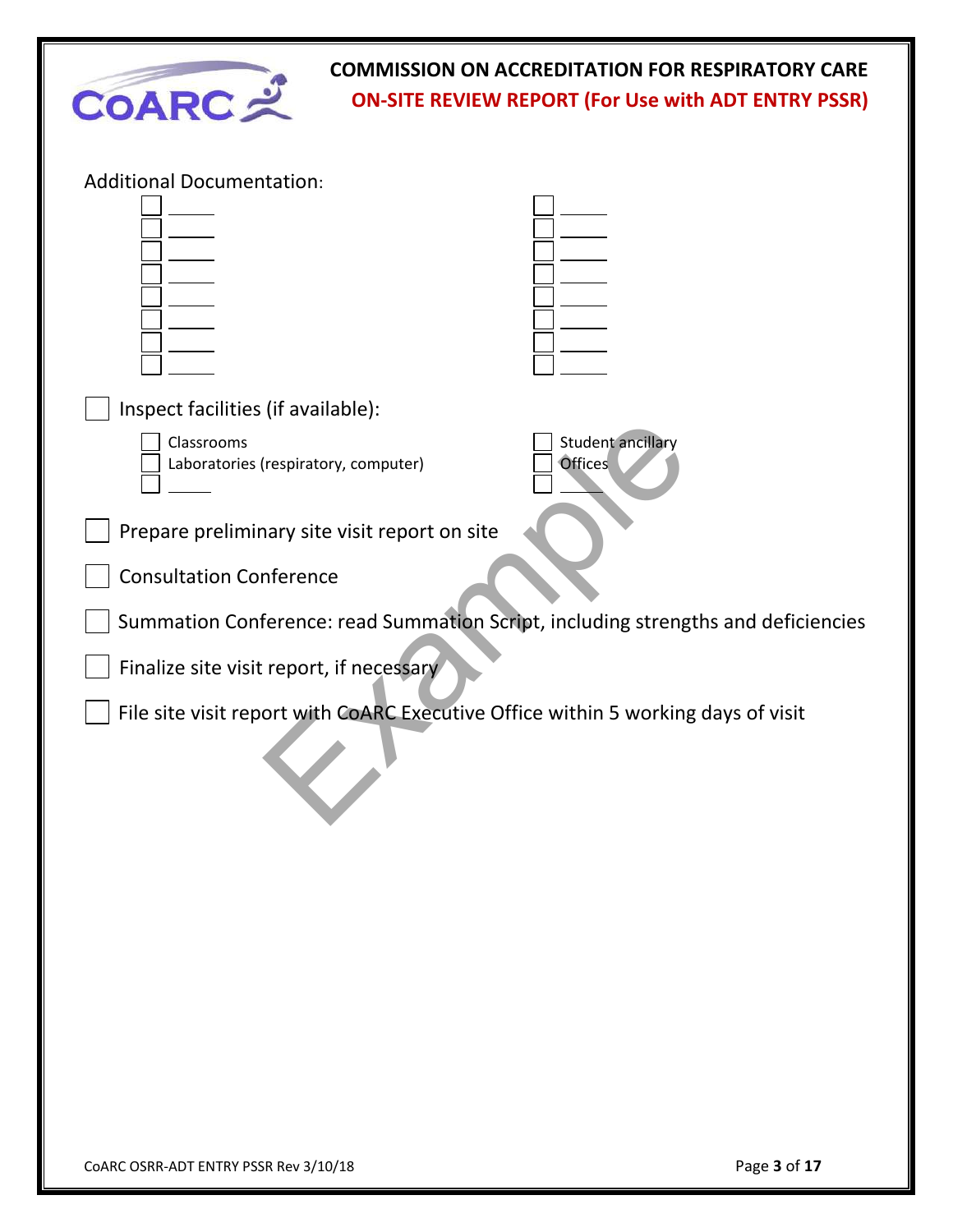

# **FORM A On-Site Review Attendance List FORM A**

|                                        | <u>IIICIINAIILE LIJI</u>    |
|----------------------------------------|-----------------------------|
| Program #:                             | Referee:                    |
| Name of Program:                       |                             |
| Program Address:                       |                             |
| City, State, Zip:                      |                             |
| <b>Accreditation Status:</b>           | Approval of Intent          |
| Date(s) Visited:                       |                             |
| Program Director:                      |                             |
| Director of Clinical Education:        |                             |
| <b>Medical Director:</b>               |                             |
| <b>Summation Conference Attendees:</b> |                             |
| <b>Print Name and Title</b>            |                             |
|                                        | <b>Print Name and Title</b> |
|                                        |                             |

#### Name/Credentials of Team Captain (PRINT) Name/Credentials of Team Member (PRINT)

Note: Typing in the on-site reviewer's name represents an electronic signature of this document.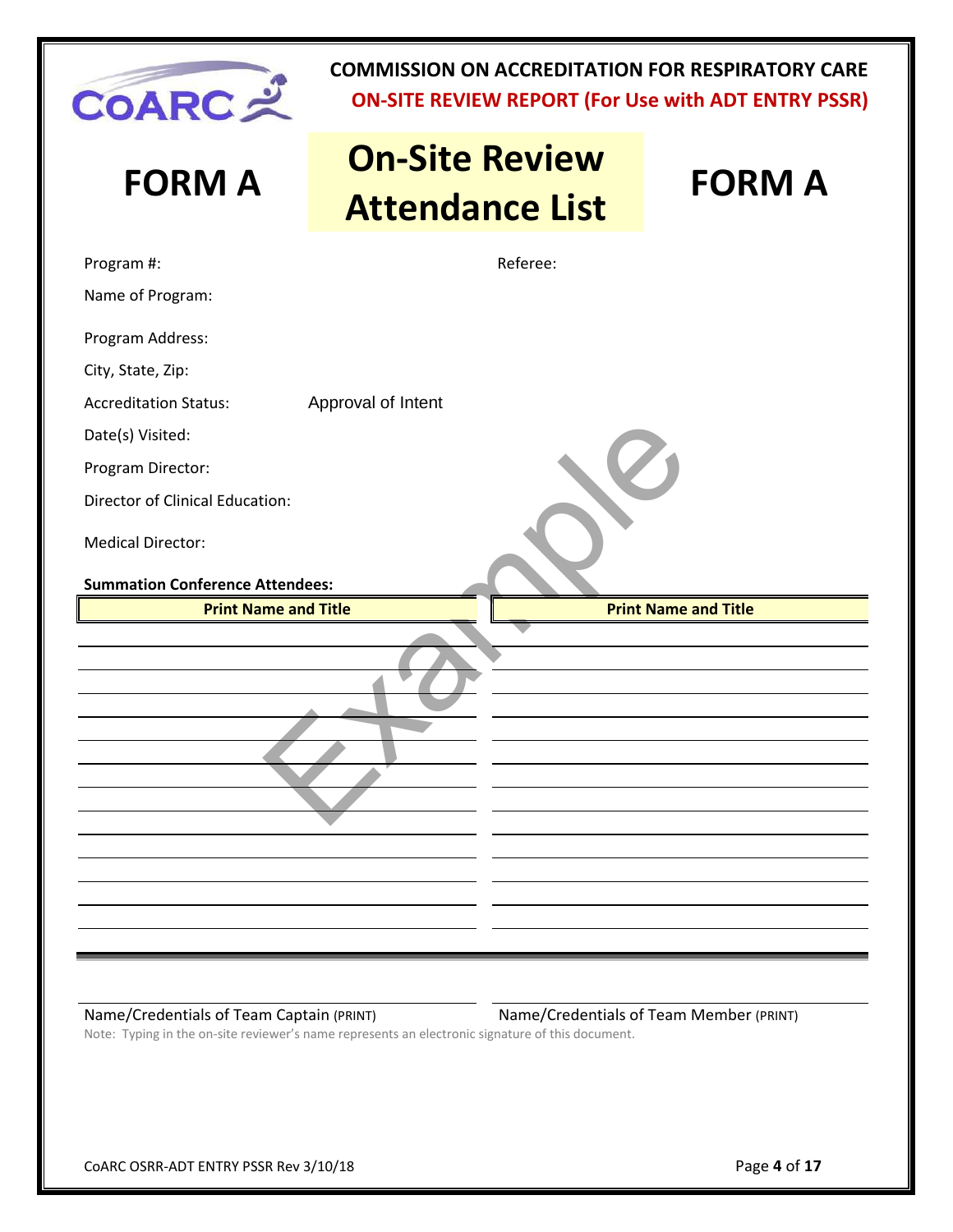

# **FORM B Summary Checklist FORM B**

Program Name: Name: Program #: Program #: Program #: Program #: Program #: Program #: Program #: Program #: Program #: Program #: Program #: Program #: Program #: Program #: Program #: Program #: Program #: Program #: Prog

Instructions: Check the appropriate box indicating the team's judgment of the compliance with each of the Standards based on the review of the evidence obtained from the on-site review. After the report is submitted to CoARC, the program Referee may add, delete, or modify the content of the report prior to sending the report to the program. The program is then allowed the opportunity to respond in writing before final action is taken by the CoARC Board. **Note:** Evidence for compliance with highlighted Standards must be made available to on-site review team.

| obtained from the on-site review. After the report is submitted to CoARC, the program Referee may add, delete, or modify the content of the report prior to<br>sending the report to the program. The program is then allowed the opportunity to respond in writing before final action is taken by the CoARC Board.<br>Note: Evidence for compliance with highlighted Standards must be made available to on-site review team. |                                                                                      |                                                                                                 |                                                 |                                                                                                                                                                                                                                   |                                                                    |  |  |
|---------------------------------------------------------------------------------------------------------------------------------------------------------------------------------------------------------------------------------------------------------------------------------------------------------------------------------------------------------------------------------------------------------------------------------|--------------------------------------------------------------------------------------|-------------------------------------------------------------------------------------------------|-------------------------------------------------|-----------------------------------------------------------------------------------------------------------------------------------------------------------------------------------------------------------------------------------|--------------------------------------------------------------------|--|--|
| <b>Standard</b>                                                                                                                                                                                                                                                                                                                                                                                                                 |                                                                                      | <b>Standard Description</b>                                                                     | <b>Standard</b><br><b>Appears</b><br><b>Met</b> | <b>Standard Appears Not Met, including Rationale</b><br>(i.e., describe the findings that support the judgment that the<br><b>Standard appears Not Met.</b><br>Be specific about which elements of a Standard<br>appear Not Met.) | Compliance<br>determined<br>at time of<br>self-study<br>submission |  |  |
|                                                                                                                                                                                                                                                                                                                                                                                                                                 | PROGRAM ADMINISTRATION AND SPONSORSHIP                                               |                                                                                                 |                                                 |                                                                                                                                                                                                                                   |                                                                    |  |  |
|                                                                                                                                                                                                                                                                                                                                                                                                                                 | <b>Institutional Accreditation</b>                                                   |                                                                                                 |                                                 |                                                                                                                                                                                                                                   |                                                                    |  |  |
| 1.01                                                                                                                                                                                                                                                                                                                                                                                                                            | Sponsor is accredited and authorized to award a<br>minimum of an Associate's degree. |                                                                                                 |                                                 | Evidence of Compliance Previously Evaluated with Submission of LOI Application                                                                                                                                                    |                                                                    |  |  |
|                                                                                                                                                                                                                                                                                                                                                                                                                                 | <b>Consortium</b>                                                                    |                                                                                                 |                                                 |                                                                                                                                                                                                                                   |                                                                    |  |  |
| 1.02                                                                                                                                                                                                                                                                                                                                                                                                                            | Responsibilities of<br>consortium<br>formally documented.                            | check if<br>check if<br><b>EOC</b> is the<br>not<br>same as the<br>applicable<br>base program   |                                                 | Rationale:                                                                                                                                                                                                                        |                                                                    |  |  |
|                                                                                                                                                                                                                                                                                                                                                                                                                                 | <b>Sponsor Responsibilities</b>                                                      |                                                                                                 |                                                 |                                                                                                                                                                                                                                   |                                                                    |  |  |
| 1.03                                                                                                                                                                                                                                                                                                                                                                                                                            | Required gen ed/transfer<br>credit/didact/lab/clinical.                              | check if<br>$\sqcap$ check if<br>EOC is the<br>not<br>same as the<br>applicable<br>base program |                                                 | Rationale:                                                                                                                                                                                                                        |                                                                    |  |  |
| 1.04                                                                                                                                                                                                                                                                                                                                                                                                                            | Curric planning/course<br>selection/faculty growth.                                  | check if EOC is the<br>same as the base program                                                 |                                                 | Rationale:                                                                                                                                                                                                                        |                                                                    |  |  |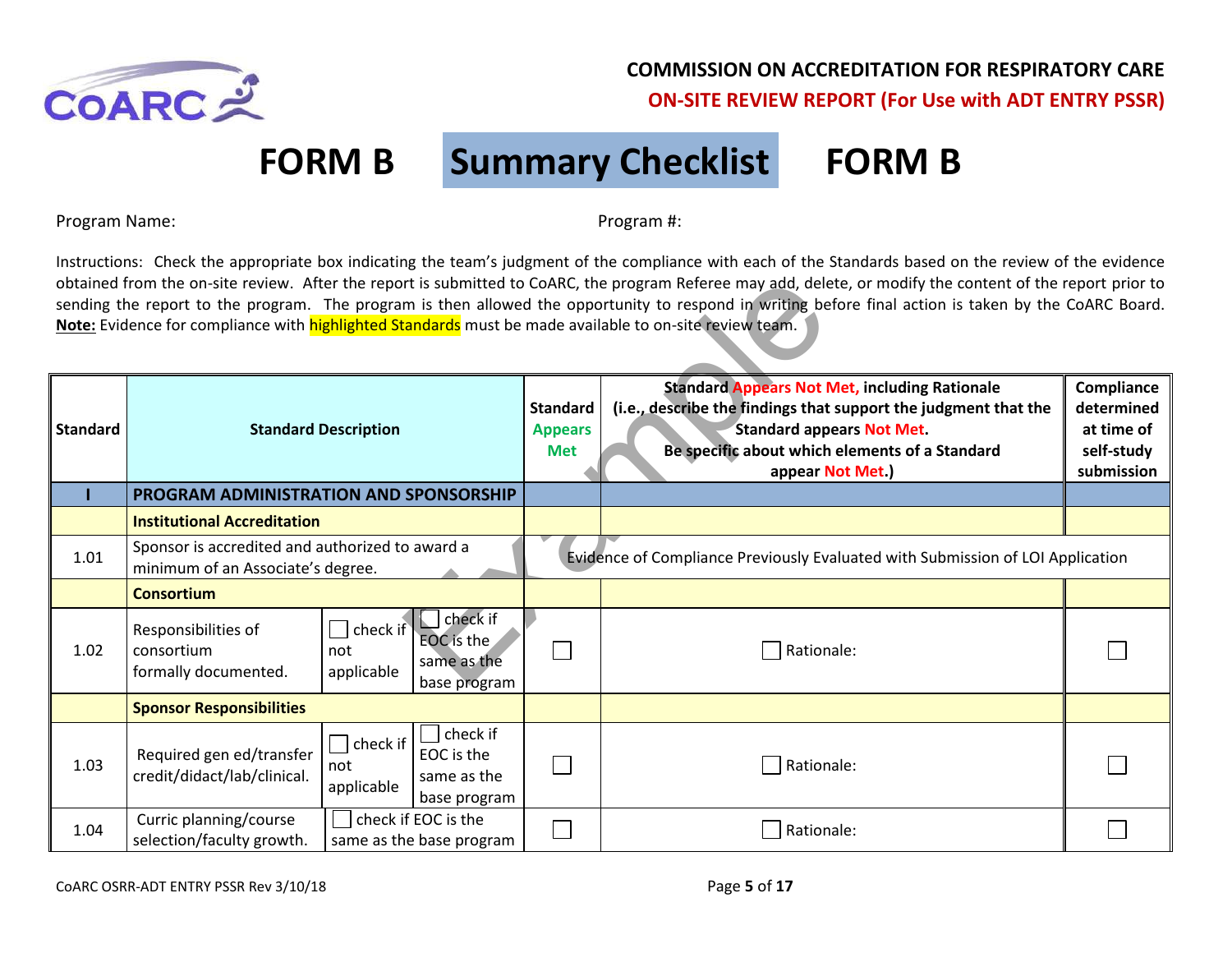

| <b>Standard</b> | <b>Standard Description</b>                                                                      |                                                 | <b>Standard</b><br><b>Appears</b><br><b>Met</b> | <b>Standard Appears Not Met, including Rationale</b><br>(i.e., describe the findings that support the judgment that the<br><b>Standard appears Not Met.</b><br>Be specific about which elements of a Standard<br>appear Not Met.) | Compliance<br>determined<br>at time of<br>self-study<br>submission |
|-----------------|--------------------------------------------------------------------------------------------------|-------------------------------------------------|-------------------------------------------------|-----------------------------------------------------------------------------------------------------------------------------------------------------------------------------------------------------------------------------------|--------------------------------------------------------------------|
| 1.05            | Provides equivalent academic support and resources<br>to all program locations (satellite only). |                                                 |                                                 |                                                                                                                                                                                                                                   |                                                                    |
| 1.06            | Program academic<br>policies apply to all<br>locations.                                          | check if EOC is the<br>same as the base program |                                                 | Rationale:                                                                                                                                                                                                                        |                                                                    |
|                 | <b>Substantive Changes</b>                                                                       |                                                 |                                                 |                                                                                                                                                                                                                                   |                                                                    |
| 1.07            | Substantive Changes reported according to CoARC<br>Policy 9.0                                    |                                                 |                                                 |                                                                                                                                                                                                                                   |                                                                    |

| 1.06          | to an program locations (satemed only).<br>Program academic<br>policies apply to all<br>locations.         | check if EOC is the<br>same as the base program | Rationale: |  |
|---------------|------------------------------------------------------------------------------------------------------------|-------------------------------------------------|------------|--|
|               | <b>Substantive Changes</b>                                                                                 |                                                 |            |  |
| 1.07          | Policy 9.0                                                                                                 | Substantive Changes reported according to CoARC |            |  |
|               |                                                                                                            |                                                 |            |  |
| $\mathbf{II}$ |                                                                                                            | <b>INSTITUTIONAL AND PERSONNEL RESOURCES</b>    |            |  |
|               | <b>Institutional Resources</b>                                                                             |                                                 |            |  |
| 2.01          | Sponsor ensures that resources are sufficient to<br>achieve program goals regardless of location.          |                                                 | Rationale: |  |
|               | <b>Key Program Personnel</b>                                                                               |                                                 |            |  |
| 2.02          | check if key personnel is<br>Sponsor appoints FT<br>the same as the base<br>PD and DCE, and MD.<br>program |                                                 | Rationale: |  |
|               | <b>Program Director</b>                                                                                    |                                                 |            |  |
| 2.03          | Responsibilities.                                                                                          | check if PD is the same<br>as the base program  | Rationale: |  |
| 2.04          | Minimum degree<br>qualifications.                                                                          | check if PD is the same<br>as the base program  | Rationale: |  |
| 2.05          | Minimum/valid<br>credentials and<br>experience.                                                            | check if PD is the same<br>as the base program  | Rationale: |  |
| 2.06          | Regular/consistent contact w/fac & students.                                                               |                                                 |            |  |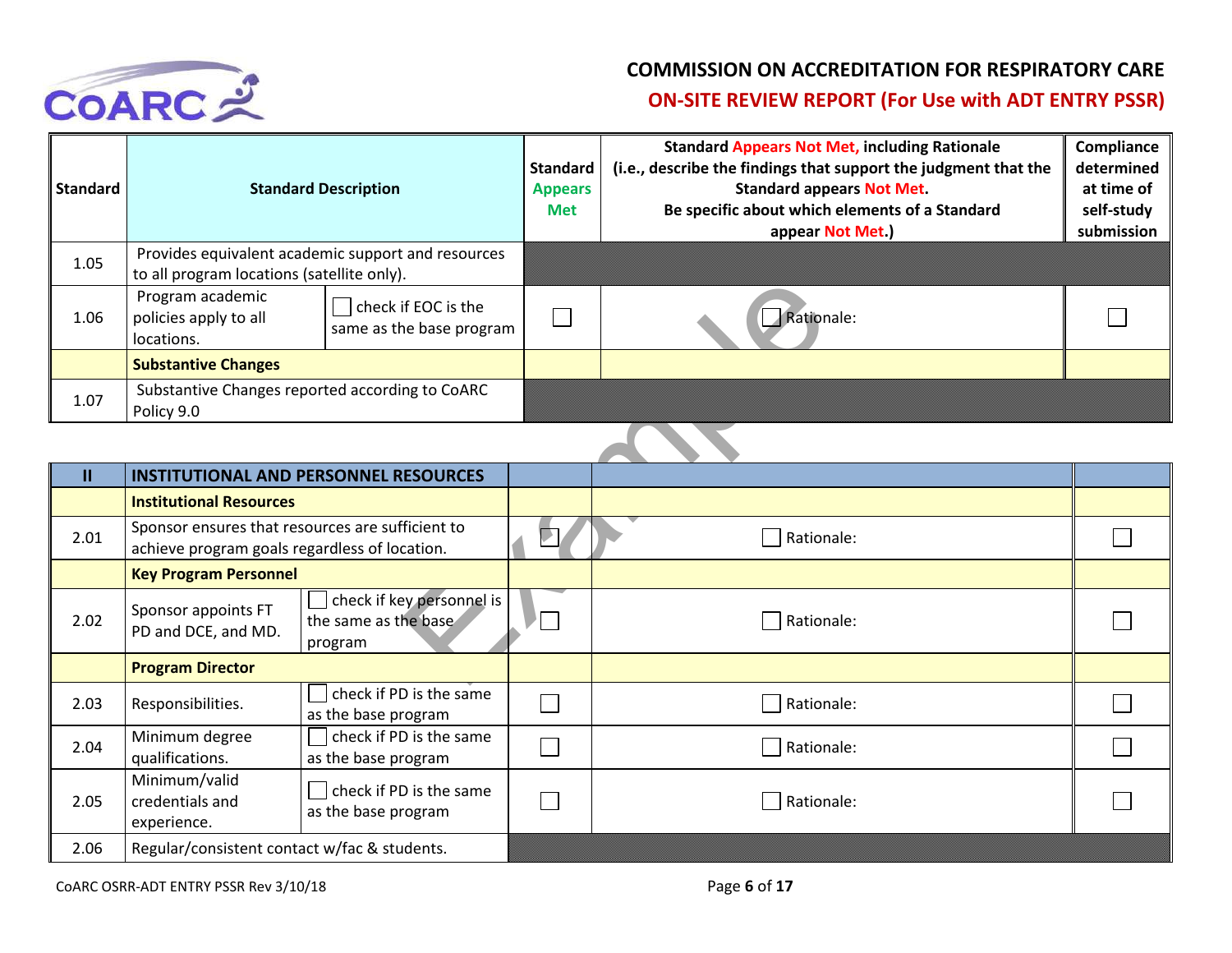

|      | <b>Director of Clinical Education</b>                        |                                                                |            |  |
|------|--------------------------------------------------------------|----------------------------------------------------------------|------------|--|
| 2.07 | Responsibilities.                                            | check if DCE is the same<br>as the base program                | Rationale: |  |
| 2.08 | Minimum degree<br>qualifications.                            | check if DCE is the same<br>as the base program                | Rationale: |  |
| 2.09 | Minimum/valid<br>credentials and<br>experience.              | check if DCE is the same<br>as the base program                | Rationale: |  |
| 2.10 |                                                              | Regular/consistent contact w/clin fac, sites, students         |            |  |
|      | <b>Medical Director</b>                                      |                                                                |            |  |
| 2.11 | Responsibilities/valid<br>credentials and<br>qualifications. | check if MD/Co-MD is<br>the same as the base<br>program        | Rationale: |  |
|      | <b>Primary Sleep Specialist Instructor</b>                   |                                                                |            |  |
| 2.12 | Minimum/valid credentials, education, and<br>qualifications. |                                                                |            |  |
|      | <b>Instructional Faculty</b>                                 |                                                                |            |  |
| 2.13 |                                                              | Sufficient faculty; student to clin faculty ratio $\leq 6:1$ . | Rationale: |  |
| 2.14 | (satellite only).                                            | Site coordinator qualifications and responsibilities           |            |  |
|      | <b>Administrative Support Staff</b>                          |                                                                |            |  |
| 2.15 | Sufficient administrative and clerical support.              |                                                                | Rationale: |  |
|      | <b>Assessment of Program Resources</b>                       |                                                                |            |  |
| 2.16 | Documented/assessed annually by using RAM.                   |                                                                | Rationale: |  |

| $\mathbf{m}$ | <b>PROGRAM GOALS, OUTCOMES, AND</b><br><b>ASSESSMENT</b> |            |  |
|--------------|----------------------------------------------------------|------------|--|
|              | <b>Statement of Program Goals</b>                        |            |  |
| 3.01         | Statements define minimum expectations.                  | Rationale: |  |

COARC OSRR-ADT ENTRY PSSR Rev 3/10/18 **Page 7** of 17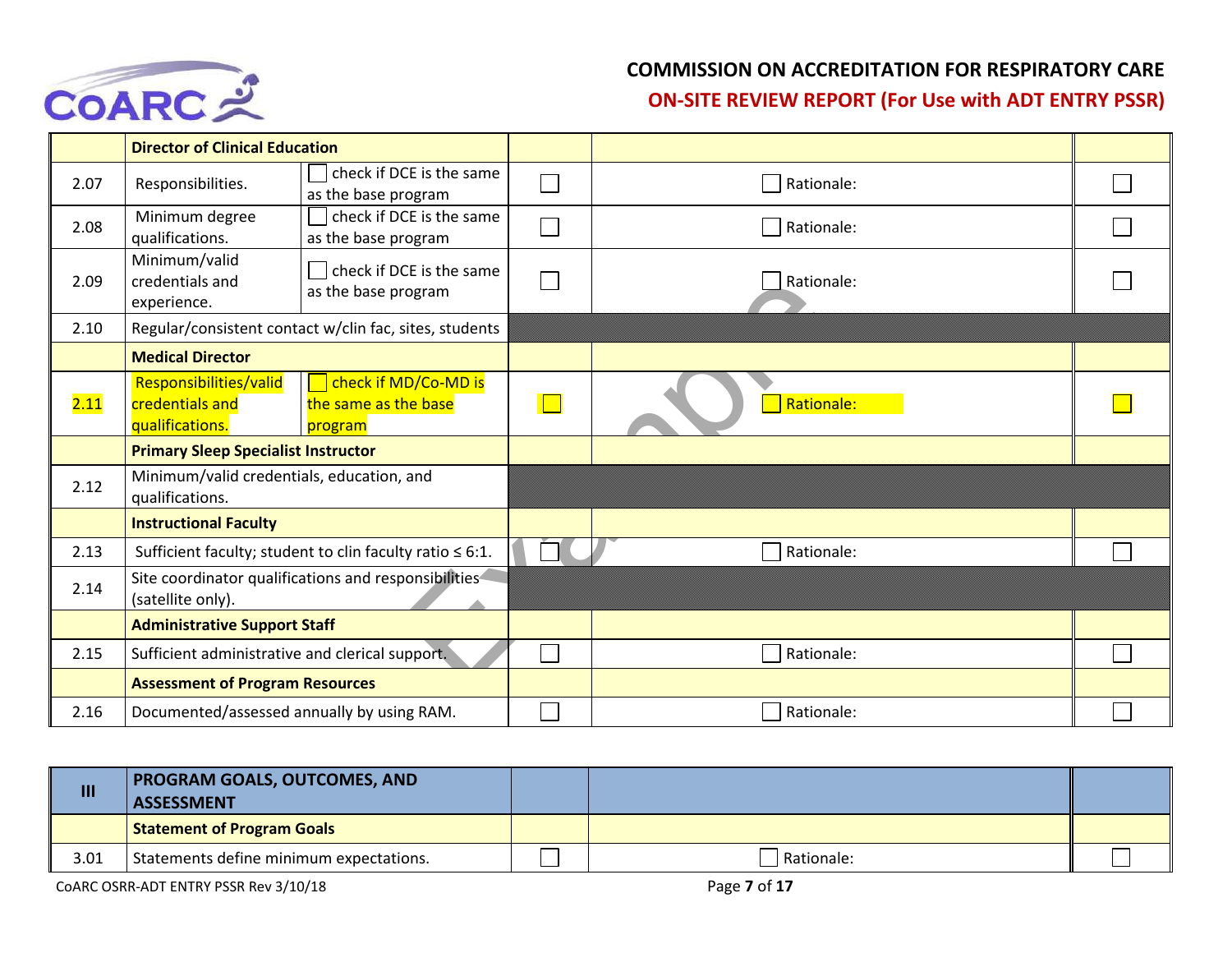

#### **COMMISSION ON ACCREDITATION FOR RESPIRATORY CARE**

**ON-SITE REVIEW REPORT (For Use with ADT ENTRY PSSR)** 

| 3.02 | Review/analysis of goals and outcomes.                                                                                                      |                                                                   | Rationale: |  |
|------|---------------------------------------------------------------------------------------------------------------------------------------------|-------------------------------------------------------------------|------------|--|
| 3.03 | Optional goals<br>compatible w/ nationally<br>accepted standards.                                                                           | check if not<br>applicable                                        | Rationale: |  |
| 3.04 | Advisory committee<br>composition &<br>responsibilities.                                                                                    | check if Advisory<br>Committee is the same<br>as the base program | Rationale: |  |
|      | <b>Assessment of Program Goals</b>                                                                                                          |                                                                   |            |  |
| 3.05 | Systematic assessment process formulated.                                                                                                   |                                                                   |            |  |
|      | <b>Student Evaluation</b>                                                                                                                   |                                                                   |            |  |
| 3.06 | Conducted uniformly and equitably;<br>Documented w/ sufficient frequency/remediation;<br>Academic integrity process for distance education. |                                                                   | Rationale: |  |
| 3.07 | Inter-rater reliability for clinical evaluations.                                                                                           |                                                                   | Rationale: |  |
|      | <b>Assessment of Program Outcomes</b>                                                                                                       |                                                                   |            |  |
| 3.08 | Assessed annually using CoARC surveys.                                                                                                      |                                                                   |            |  |
|      | <b>Reporting of Program Resources</b>                                                                                                       |                                                                   |            |  |
| 3.09 | Outcomes meet CoARC assessment thresholds.                                                                                                  |                                                                   |            |  |
| 3.10 | CoARC Annual RCS reporting tool submitted.                                                                                                  |                                                                   |            |  |
| 3.11 | Action plan developed for sub-threshold outcomes.                                                                                           |                                                                   |            |  |
|      | <b>Clinical Site Evaluation</b>                                                                                                             |                                                                   |            |  |
| 3.12 | Processes consistent, effective, and ongoing;<br>Student supervision at each site is sufficient.                                            |                                                                   | Rationale: |  |

| IV   | <b>CURRICULUM</b>                               |                   |  |
|------|-------------------------------------------------|-------------------|--|
|      | Minimum Course Content                          |                   |  |
| 4.01 | Appropriate course sequencing of content areas. | <b>Rationale:</b> |  |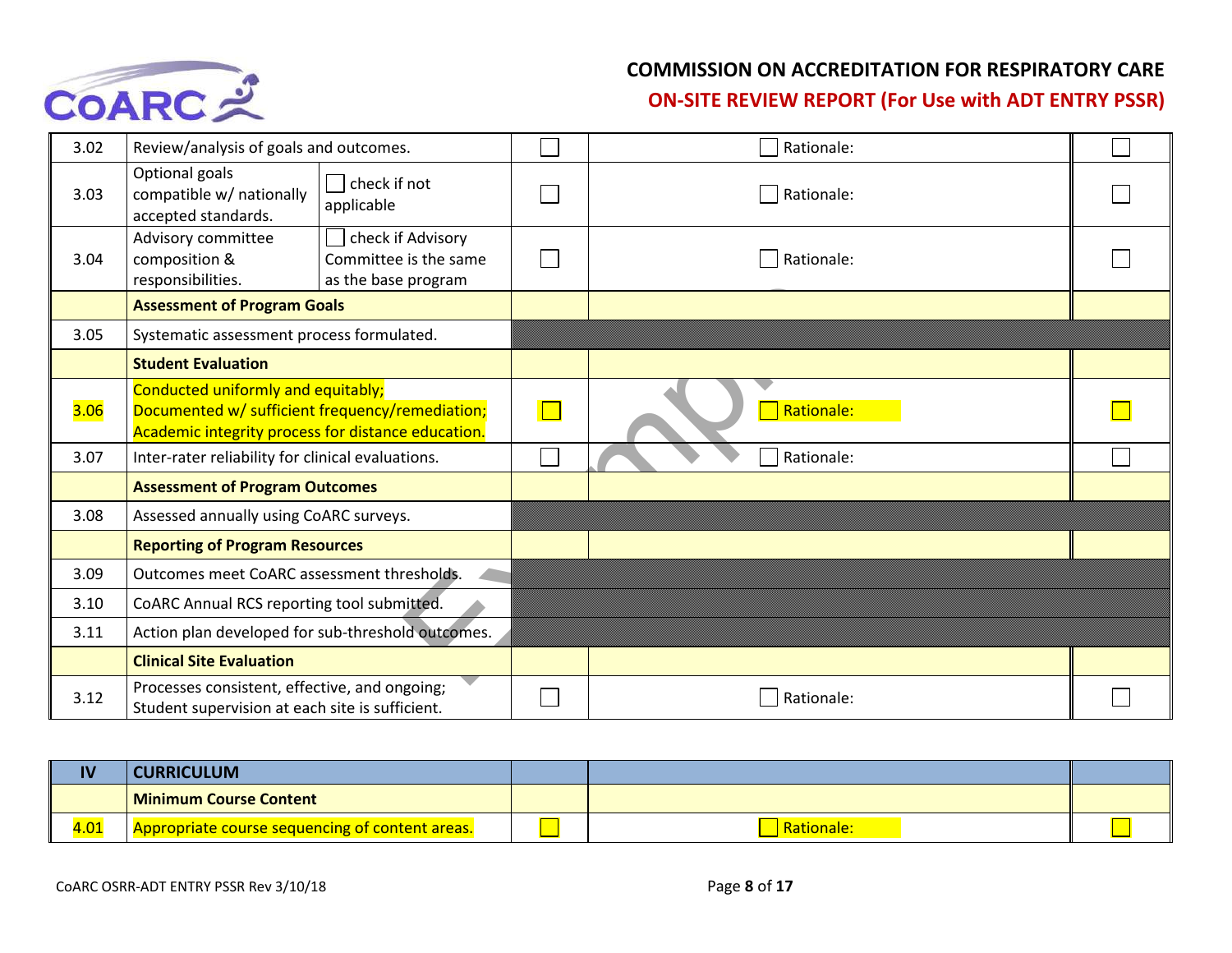

| 4.02 | <b>Exposure to variety of practice settings;</b><br>Content areas specific to baccalaureate and master's<br>programs included.                         |                      | Rationale: |  |
|------|--------------------------------------------------------------------------------------------------------------------------------------------------------|----------------------|------------|--|
| 4.03 | RC course content sufficiently covered; Consistent<br>with expected competencies; Reviewed/revised to<br>ensure consistency with defined competencies. |                      | Rationale: |  |
|      | <b>Core Competencies</b>                                                                                                                               |                      |            |  |
| 4.04 | RC diagnostic and therapeutic procedures.                                                                                                              |                      |            |  |
| 4.05 | Inter-professional teamwork and communication<br>skills in a variety of patient care settings.                                                         |                      |            |  |
| 4.06 | Application of problem solving strategies.                                                                                                             |                      |            |  |
| 4.07 | Ethical decision-making and prof responsibility.                                                                                                       |                      |            |  |
|      | <b>Length of Study</b>                                                                                                                                 |                      |            |  |
| 4.08 | Sufficient to acquire knowledge/competencies.                                                                                                          |                      | Rationale: |  |
|      | <b>Equivalency</b>                                                                                                                                     |                      |            |  |
| 4.09 | Course content, learning experiences, and access to<br>learning materials regardless of location.                                                      |                      | Rationale: |  |
|      | <b>Clinical Practice</b>                                                                                                                               |                      |            |  |
| 4.10 | <b>Clinical affiliation</b><br>check if clinical<br>affiliates are the same as<br>agreements/MOUs for<br>the base program<br>each site.                | $\sqrt{\phantom{2}}$ | Rationale: |  |
| 4.11 | Sufficient quality/duration to meet program goals;<br>Students not responsible for site selection/<br>determining competencies/acquiring preceptors.   |                      | Rationale: |  |

|      | <b>FAIR PRACTICES AND RECORDKEEPING</b>             |              |  |
|------|-----------------------------------------------------|--------------|--|
|      | <b>Disclosure</b>                                   |              |  |
| 5.01 | Published info accurately reflects program offered. | l Rationale: |  |
| 5.02 | Required info made known to applicants & students.  | Rationale:   |  |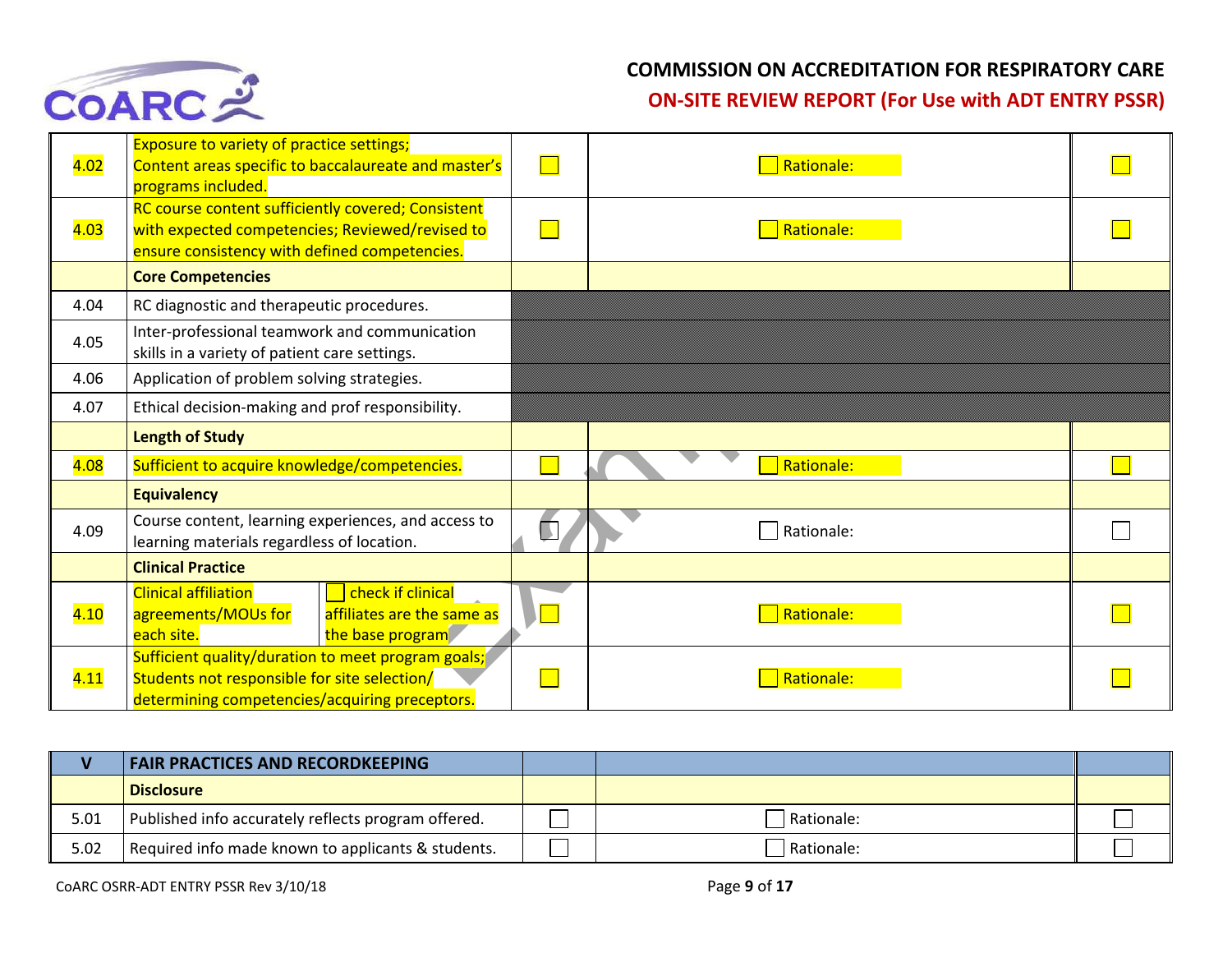

|      | <b>Public Information on Program Outcomes</b>                                                                                     |                                                           |              |                      |  |
|------|-----------------------------------------------------------------------------------------------------------------------------------|-----------------------------------------------------------|--------------|----------------------|--|
| 5.03 | CoARC URL on program<br>website/known to public.                                                                                  | check if EOC is the<br>same as the base<br>program        |              | Rationale:           |  |
|      | <b>Non-discriminatory Practice</b>                                                                                                |                                                           |              |                      |  |
| 5.04 | Program activities are non-<br>discriminatory and lawful.                                                                         | check if EOC is the<br>same as the base<br>program        |              | $\exists$ Rationale: |  |
| 5.05 | Appeal procedures ensure<br>fairness/due process.                                                                                 | check if EOC is the<br>same as the base<br>program        | $\Box$       | Rationale:           |  |
| 5.06 | Faculty grievance procedure<br>made known to faculty.                                                                             | check if EOC is the<br>same as the base<br>program        |              | Rationale:           |  |
| 5.07 | Advanced<br>$\Box$ check if<br>placement policies<br>not applicable<br>documented.                                                | check if EOC<br>is the same as<br>the base program        |              | Rationale:           |  |
|      | <b>Safeguards</b>                                                                                                                 |                                                           |              |                      |  |
| 5.08 | Health and safety of patients,<br>students, and faculty<br>adequately safeguarded.                                                | check if EOC is the<br>same as the base<br>program        |              | Rationale:           |  |
| 5.09 | <b>Appropriate supervision;</b><br>Students are not substituted<br>for staff; No remuneration in<br>exchange for clin coursework. | $\Box$ check if EOC is the<br>same as the base<br>program | $\mathbf{I}$ | Rationale:           |  |
| 5.10 | No clinical coursework while<br>in an employee status.                                                                            | check if EOC is the<br>same as the base<br>program        |              | Rationale:           |  |
|      | <b>Academic Guidance</b>                                                                                                          |                                                           |              |                      |  |
| 5.11 | Timely access to faculty for assistance/counseling.                                                                               |                                                           |              | Rationale:           |  |
|      | <b>Student and Program Records</b>                                                                                                |                                                           |              |                      |  |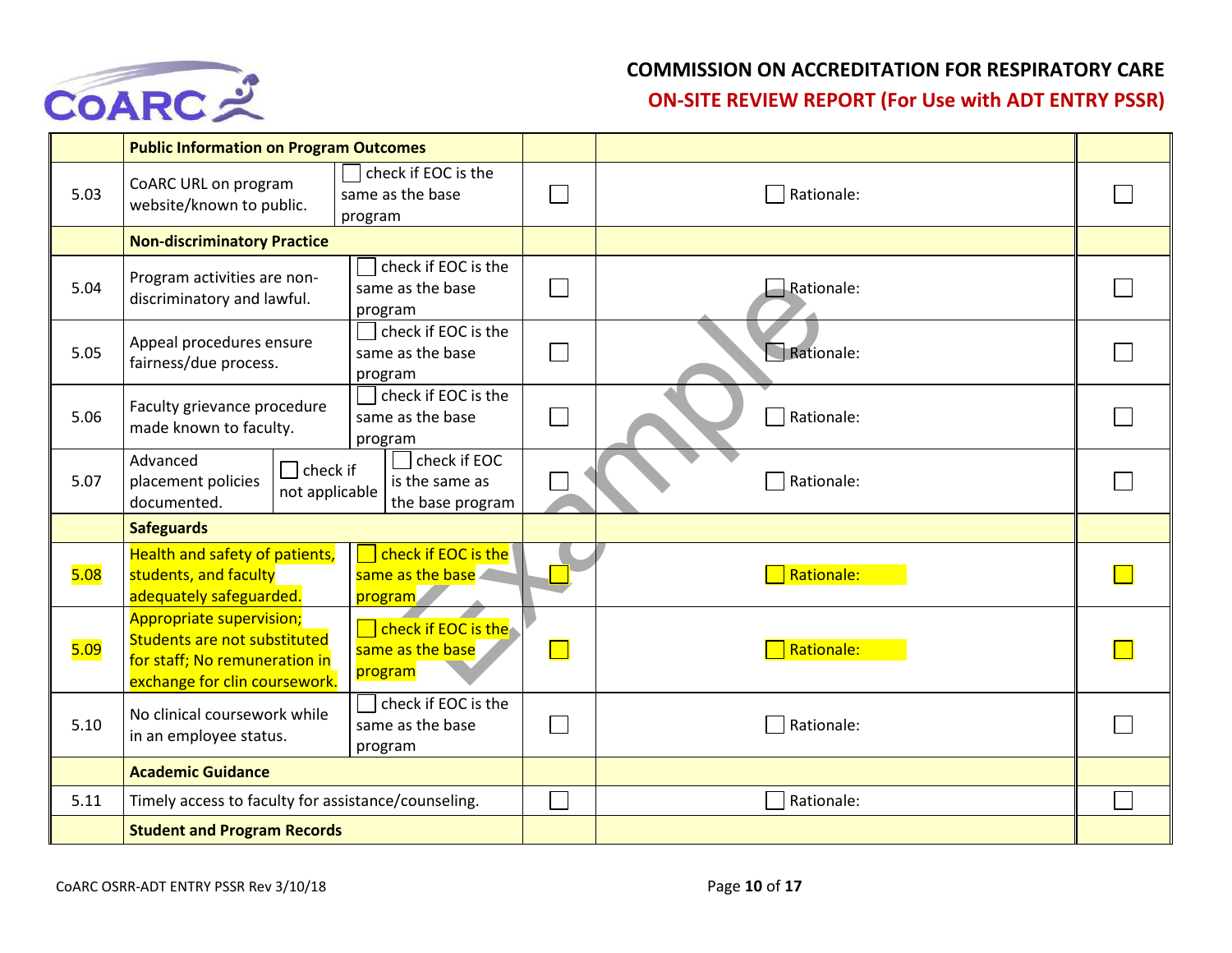

| 5.12 | Student evaluation records maintained securely,<br>confidentially, and in sufficient detail/5 years min. |  |
|------|----------------------------------------------------------------------------------------------------------|--|
|      | Program records maintained in sufficient detail/5 years                                                  |  |
| 5.13 | min.                                                                                                     |  |

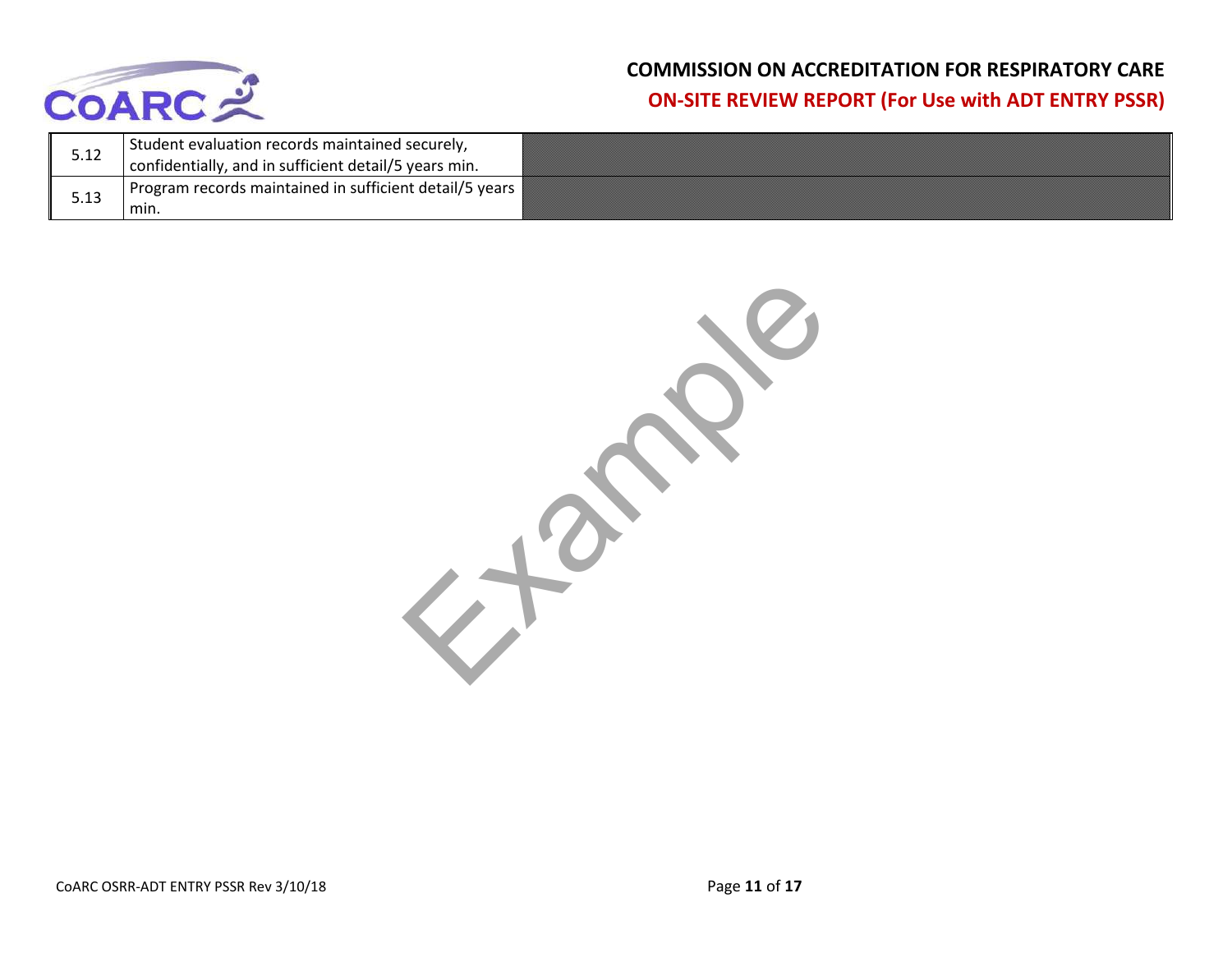

| <b>FORM C</b>                       | <b>Strengths</b> | <b>FORM C</b> |  |  |  |
|-------------------------------------|------------------|---------------|--|--|--|
| Program Name:                       |                  | Program #:    |  |  |  |
| Write the Strengths of the program. |                  |               |  |  |  |
|                                     |                  |               |  |  |  |
|                                     |                  |               |  |  |  |
|                                     |                  |               |  |  |  |
|                                     |                  |               |  |  |  |
|                                     |                  |               |  |  |  |
|                                     |                  |               |  |  |  |
|                                     |                  |               |  |  |  |
|                                     |                  |               |  |  |  |
|                                     |                  |               |  |  |  |
| *Duplicate as Necessary             |                  |               |  |  |  |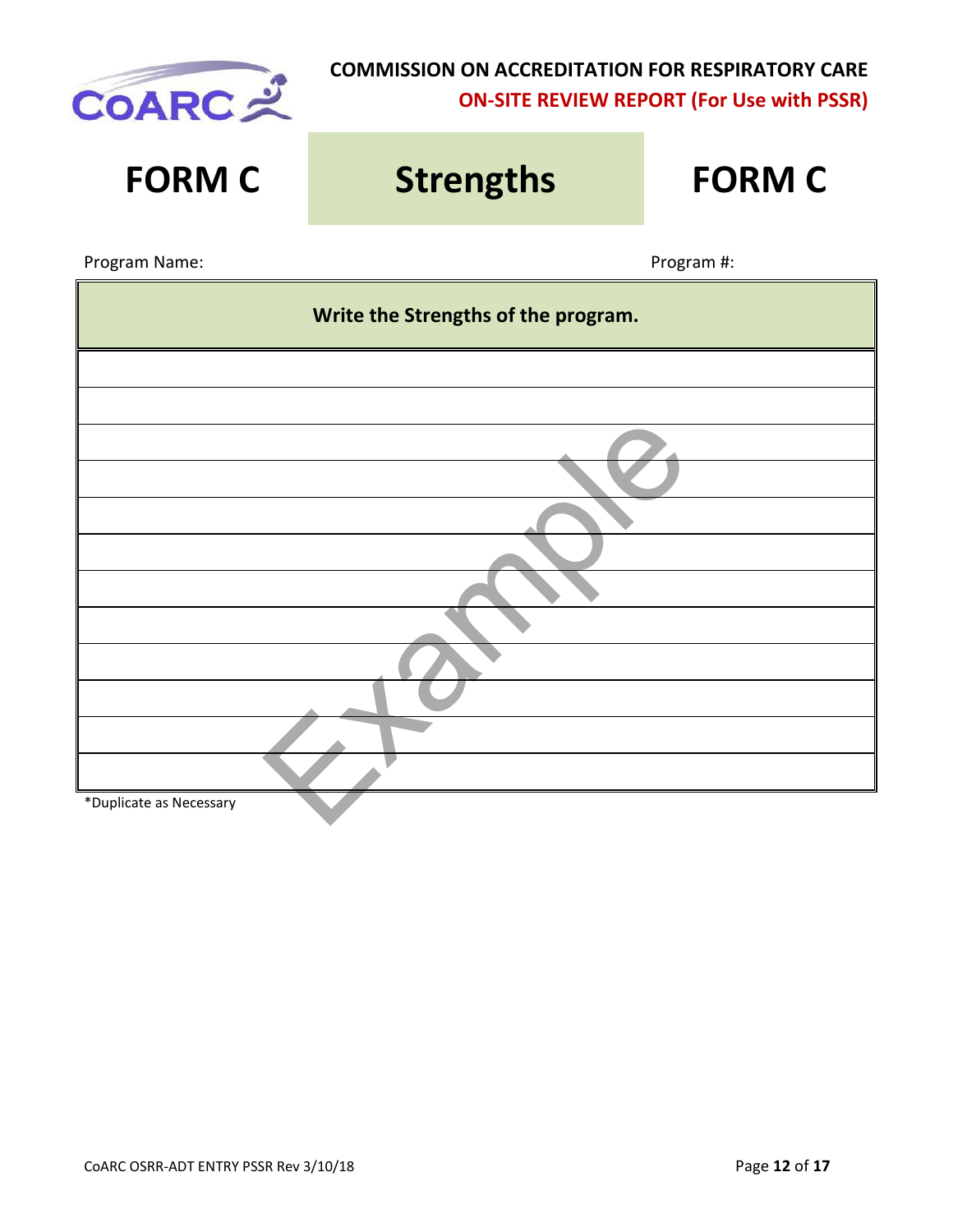

# **FORM D Suggestions for Enhancement FORM D**



# Example Program Name: Name: Program #: **Standard** (Reference) **Write the Suggestions for Enhancement.** (Note: Programs are not required to respond to Suggestions for Enhancement). Duplicate as Necessary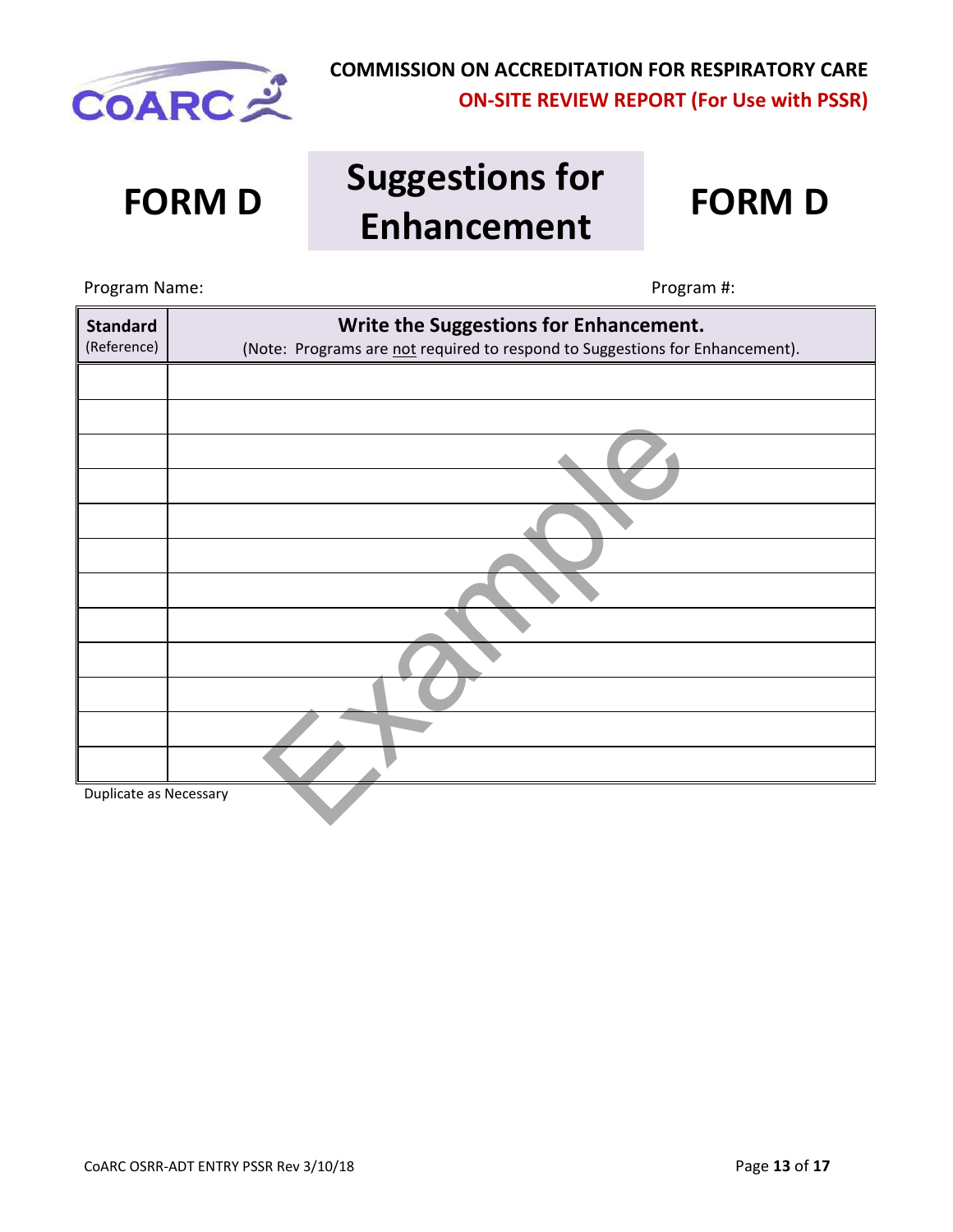

# **FORM E Additional Comments FORM E**

Program Name:  $\blacksquare$ 

| Write Additional Comments, if any.<br>(Note: Programs are not required to respond to Additional Comments). |  |  |  |  |
|------------------------------------------------------------------------------------------------------------|--|--|--|--|
|                                                                                                            |  |  |  |  |
|                                                                                                            |  |  |  |  |
|                                                                                                            |  |  |  |  |
|                                                                                                            |  |  |  |  |
|                                                                                                            |  |  |  |  |
|                                                                                                            |  |  |  |  |
|                                                                                                            |  |  |  |  |
|                                                                                                            |  |  |  |  |
|                                                                                                            |  |  |  |  |
|                                                                                                            |  |  |  |  |
|                                                                                                            |  |  |  |  |
| *Duplicate as Necessary                                                                                    |  |  |  |  |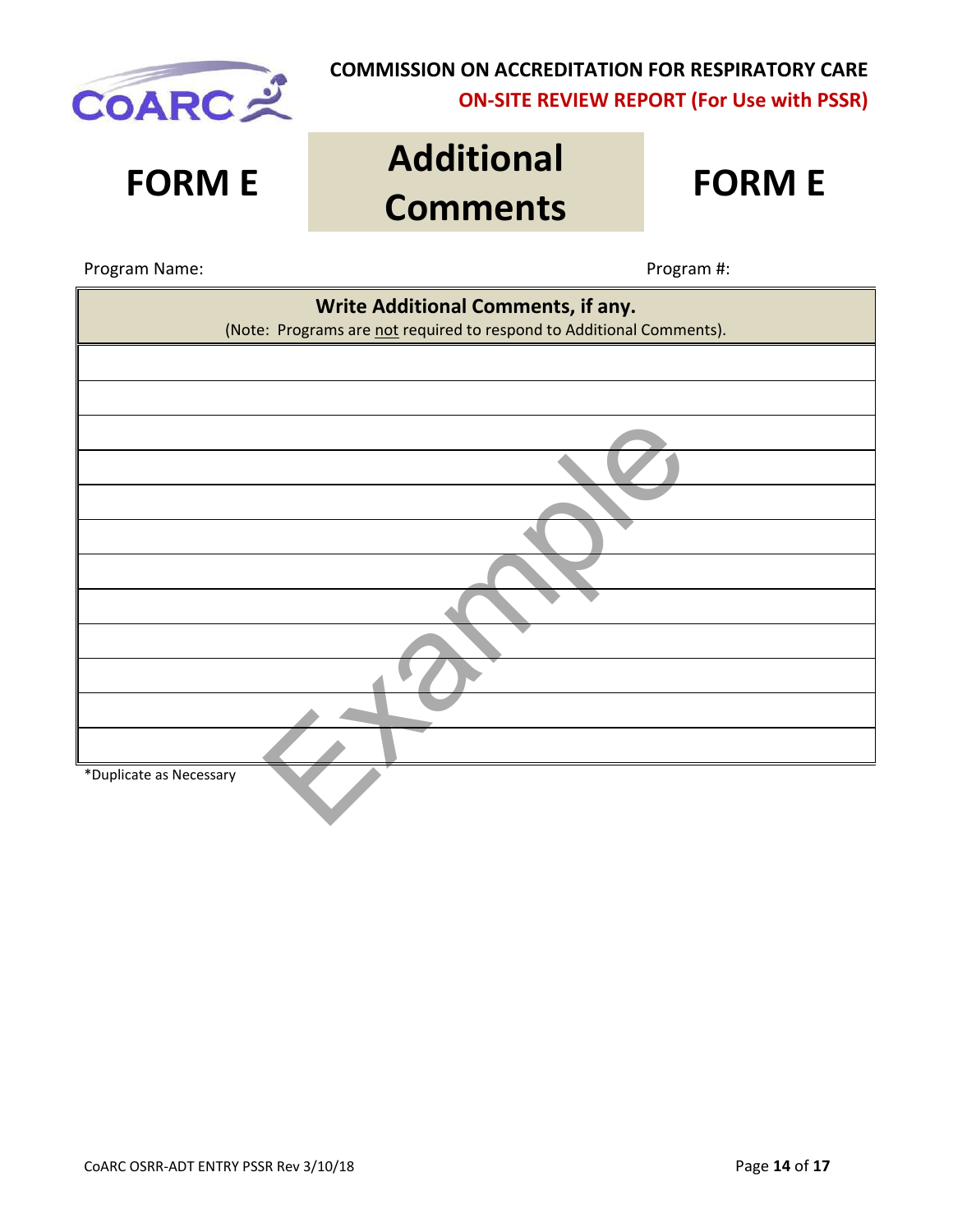

# **FORM X Confidential to COARC**

**FORM X** 

**On-Site Reviewers:** Please respond to each of the special instructions from the Referee and return this page to the CoARC Executive Office with your site visit report. Please **DO NOT** leave a copy of the site visit report with the program.

Program Name:  $\sqrt{ }$  Program #:

| <b>Standard</b><br>(Reference) | Section A: On-Site Reviewers should pay particular attention to the<br>following: |
|--------------------------------|-----------------------------------------------------------------------------------|
|                                | (Note: Do NOT present this information to the program. For CoARC use ONLY).       |
|                                | Referee's Comments from Self-Study:                                               |
|                                | On-site Reviewer's Findings:                                                      |
|                                | <b>On-site Reviewer's Recommendations:</b>                                        |
|                                | Referee's Comments from Self-Study:                                               |
|                                | On-site Reviewer's Findings:                                                      |
|                                | On-site Reviewer's Recommendations:                                               |
|                                | Referee's Comments from Self-Study:                                               |
|                                | On-site Reviewer's Findings:                                                      |
|                                | On-site Reviewer's Recommendations:                                               |
|                                | Referee's Comments from Self-Study:                                               |
|                                | On-site Reviewer's Findings:                                                      |
|                                | On-site Reviewer's Recommendations:                                               |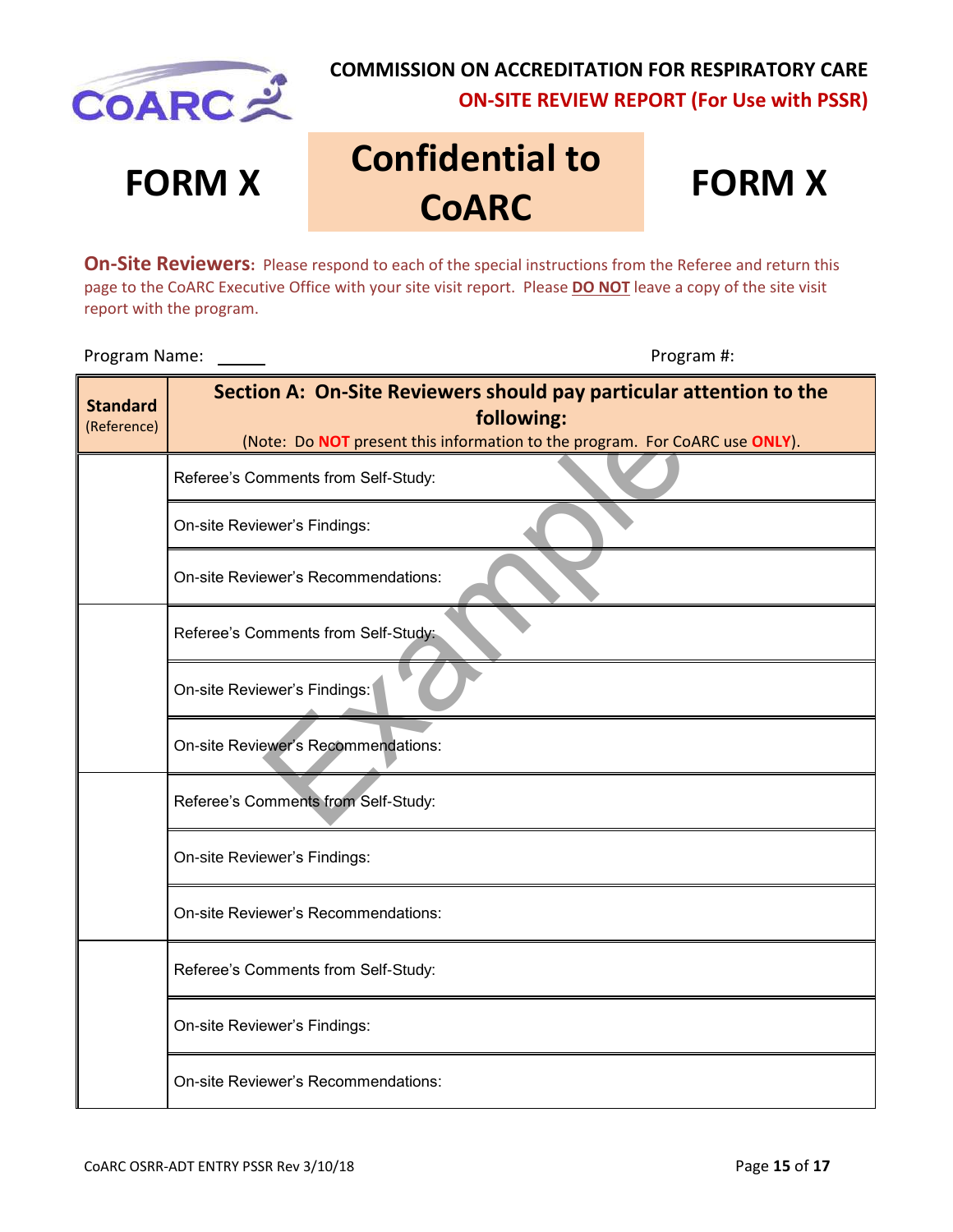

|                                | Referee's Comments from Self-Study: |                                                                                                                                                         |               |  |  |  |
|--------------------------------|-------------------------------------|---------------------------------------------------------------------------------------------------------------------------------------------------------|---------------|--|--|--|
|                                | On-site Reviewer's Findings:        |                                                                                                                                                         |               |  |  |  |
|                                | On-site Reviewer's Recommendations: |                                                                                                                                                         |               |  |  |  |
|                                | Referee's Comments from Self-Study: |                                                                                                                                                         |               |  |  |  |
|                                | On-site Reviewer's Findings:        |                                                                                                                                                         |               |  |  |  |
|                                |                                     | On-site Reviewer's Recommendations:                                                                                                                     |               |  |  |  |
| Duplicate as Necessary         |                                     |                                                                                                                                                         |               |  |  |  |
|                                | <b>FORM X</b>                       | <b>Confidential to</b><br><b>CoARC</b>                                                                                                                  | <b>FORM X</b> |  |  |  |
| Program Name:                  |                                     |                                                                                                                                                         | Program #:    |  |  |  |
| <b>Standard</b><br>(Reference) |                                     | Section B: Write comments and/or remedies for each Citation from Form B.<br>(Note: Do NOT present this information to the program. For CoARC use ONLY). |               |  |  |  |
|                                |                                     |                                                                                                                                                         |               |  |  |  |
|                                |                                     |                                                                                                                                                         |               |  |  |  |
|                                |                                     |                                                                                                                                                         |               |  |  |  |
|                                |                                     |                                                                                                                                                         |               |  |  |  |
|                                |                                     |                                                                                                                                                         |               |  |  |  |
|                                |                                     |                                                                                                                                                         |               |  |  |  |

**Note to CoARC – remove Form X when preparing the report to be sent to the program.**